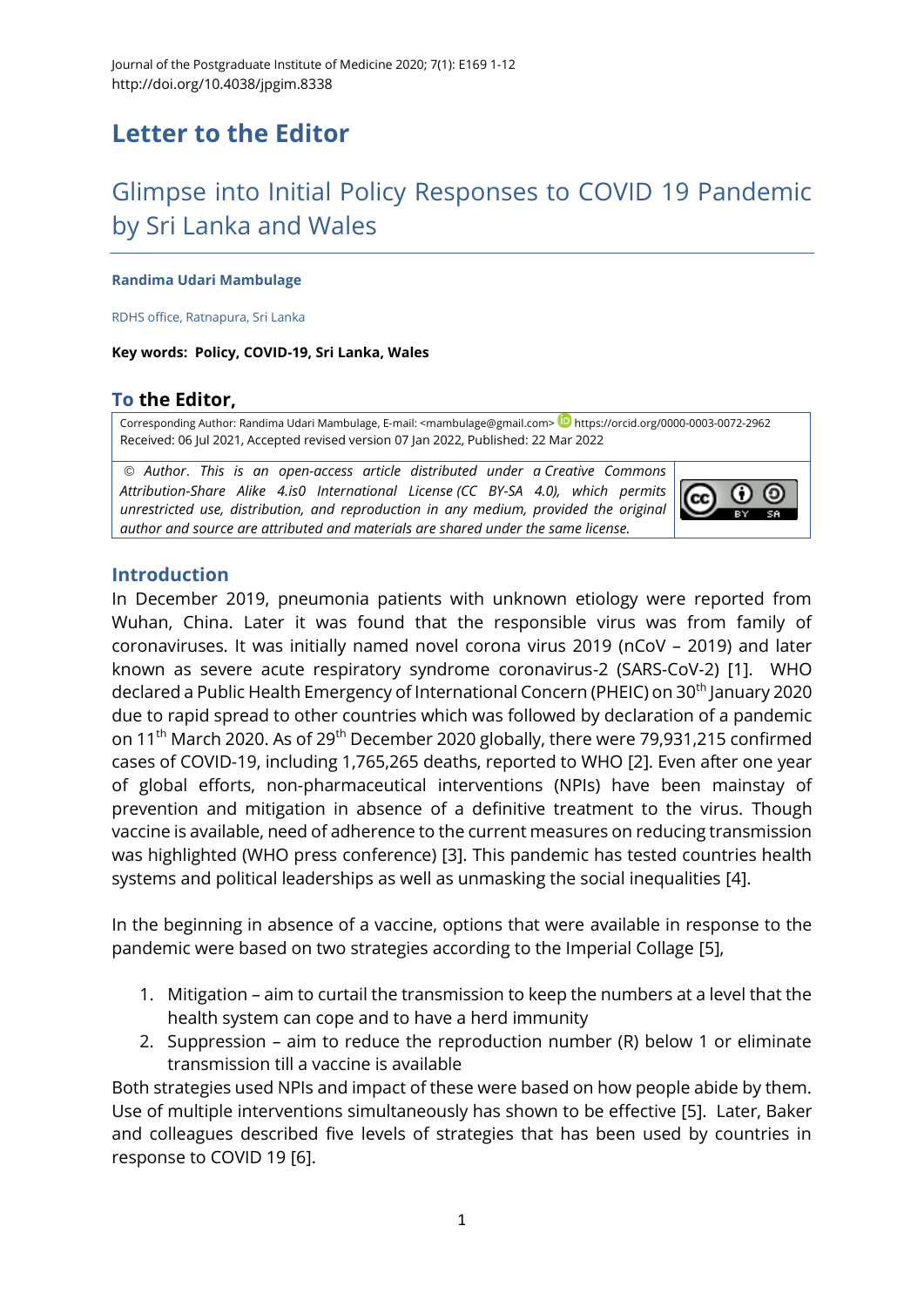Journal of the Postgraduate Institute of Medicine 2020; 7(1): E169 1-12 http://doi.org/10.4038/jpgim.8338

- 1. No substantial strategy no special actions and will result in uncontrolled pandemic wave
- 2. Mitigation strategy where they take action to flatten the curve which will prevent over whelming of health system and prevention of vulnerable like in Sweden.
- 3. Suppression strategy action taken stepwise manner to reduce the number of cases as in most countries in Europe
- 4. Elimination strategy maximum action is taken to exclude disease and to eliminate community transmission. Country examples are China, New Zealand and Taiwan
- 5. Exclusion strategy maximum action taken to exclude disease as in Pacific Island countries and territories

They further divide them based on goals of no community transmission (exclusion and elimination), controlled transmission (suppression and mitigation), and uncontrolled transmission and state that these strategies exist in continuum in and between categories.

SARS CoV 2 was a novel virus, thus, there was limited evidence for countries to take decisions. Policy making during a pandemic is challenging and complex [\[7\]](#page-9-0) and it involves risks and uncertainty [\[8\]](#page-9-1). Thus, the policymakers must often make complex judgments with imperfect information, under great uncertainty, time pressure, and heightened levels of scrutiny [\[9\]](#page-9-2). In a crisis, role played by experts in determining policy may vary as it is not only the scientific evidence but also the economic and political drives are considered in decision making [\[9\]](#page-9-2).

After a difficult and different year, and still fighting hard against the pandemic, it is important to analyse the health policies used by countries and how they have succeeded in minimizing the effects of pandemic. Such analysis will help countries to learn from each other. In understanding the policy differences, policy analysis framework proposed by Walt and Gilson and recommend using for developing countries can be used [\[10\]](#page-9-3). This simple analytical model is based on concepts of content, context, process and actors as individuals and as groups. Though the model is simple, the interrelationships are complex.

This analysis aims to compare the public health policy responses taken by Wales and Sri Lanka and how the different factors might have affected them using the Walt and Gilson's policy analysis framework. This is not a comparison between successor and a failure but a comparison of each concept in two countries to inform similarities, differences and how they have affected policy and control of COVID 19.

Comparison of two countries regarding demography, health system and health capacity is shown in table 1 for better understanding of the country contexts. Sri Lanka is larger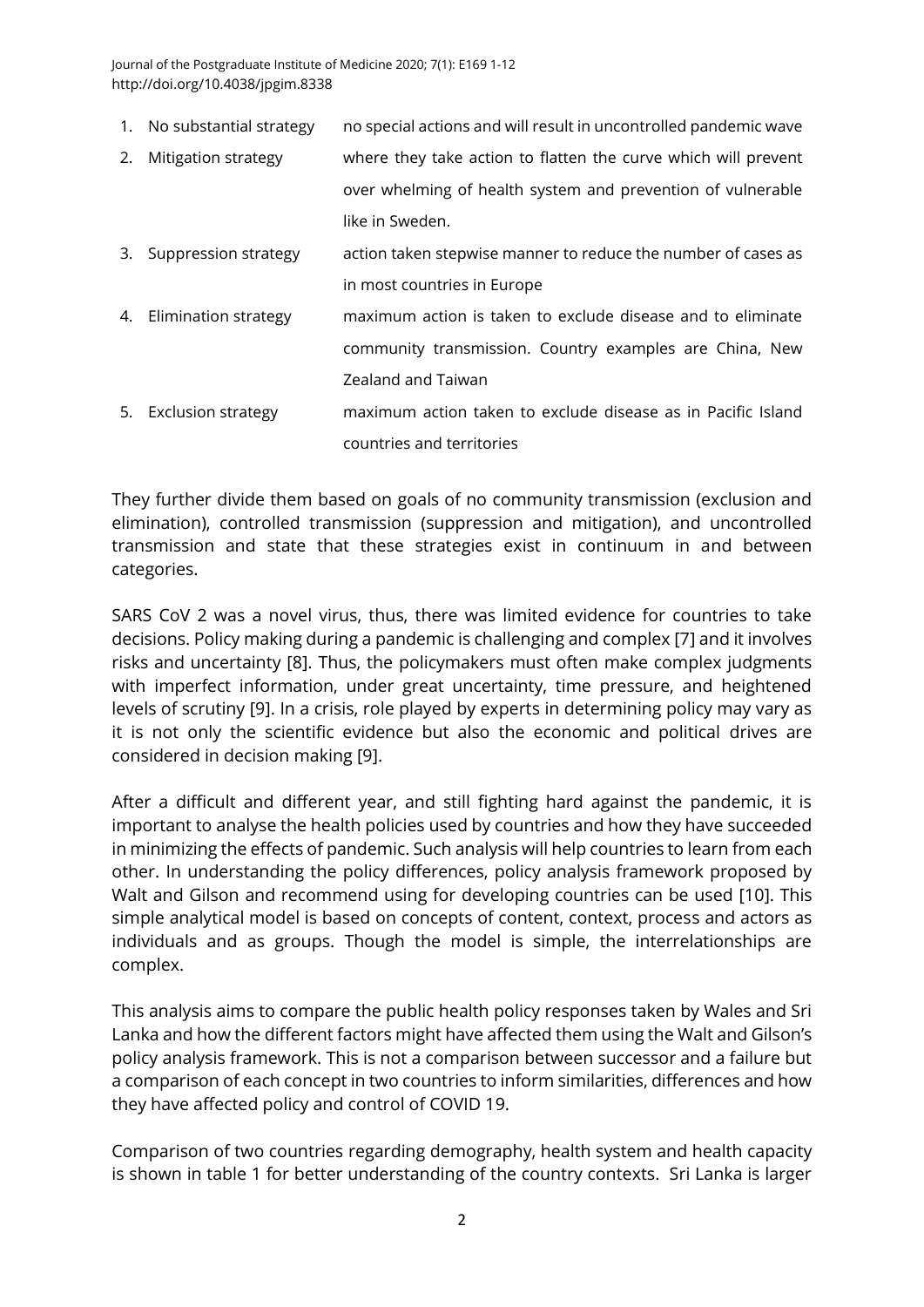country compared to Wales in terms of population which is around 7 folds and land which is around 3 folds larger. Wales is far above to Sri Lanka in terms of economy evident by GDP of € 22900 per capita [\[11\]](#page-9-4) compared to US \$3853.1 [\[12\]](#page-9-5). Both countries have Beveridge model health systems which is funded by government through taxation and free at the level of service provision though, the structure is different.

|                                | Sri Lanka                                                                                                                                                                                                                                                                                                                                                                                                                                                                                             | <b>Wales</b>                                                                                                                                                                                                                                                                                                                                                                                                                                                                                                                                                                                                                  |  |  |
|--------------------------------|-------------------------------------------------------------------------------------------------------------------------------------------------------------------------------------------------------------------------------------------------------------------------------------------------------------------------------------------------------------------------------------------------------------------------------------------------------------------------------------------------------|-------------------------------------------------------------------------------------------------------------------------------------------------------------------------------------------------------------------------------------------------------------------------------------------------------------------------------------------------------------------------------------------------------------------------------------------------------------------------------------------------------------------------------------------------------------------------------------------------------------------------------|--|--|
| <b>Population</b>              | 21.9Mn [13]                                                                                                                                                                                                                                                                                                                                                                                                                                                                                           | 3.2 Mn [14]                                                                                                                                                                                                                                                                                                                                                                                                                                                                                                                                                                                                                   |  |  |
| Land area                      | 65 610 Km <sup>2</sup>                                                                                                                                                                                                                                                                                                                                                                                                                                                                                | 20 735.9 Km <sup>2</sup>                                                                                                                                                                                                                                                                                                                                                                                                                                                                                                                                                                                                      |  |  |
| <b>Population density</b>      | 346 per Km <sup>2</sup> [15]                                                                                                                                                                                                                                                                                                                                                                                                                                                                          | 152 per Km <sup>2</sup>                                                                                                                                                                                                                                                                                                                                                                                                                                                                                                                                                                                                       |  |  |
| <b>GDP</b> per capita          | US \$3853.1 [12]                                                                                                                                                                                                                                                                                                                                                                                                                                                                                      | € 22900 [11] (approximately - US \$26 800)                                                                                                                                                                                                                                                                                                                                                                                                                                                                                                                                                                                    |  |  |
| <b>Health care</b><br>delivery | Through institutions under Line Ministry<br>and 9 Provincial Director of Health<br>Services                                                                                                                                                                                                                                                                                                                                                                                                           | Through 7 local health boards and 3 trusts<br>namely,<br>Welsh ambulance service NHS trust,<br>Velindre NHS trust and Public Health Wales<br>$[16]$                                                                                                                                                                                                                                                                                                                                                                                                                                                                           |  |  |
| <b>At National level</b>       | Ministry of Health                                                                                                                                                                                                                                                                                                                                                                                                                                                                                    | Department of Health and Social Services<br>(DHSS)                                                                                                                                                                                                                                                                                                                                                                                                                                                                                                                                                                            |  |  |
| <b>Leading Persons</b>         | Secretary Health (Civil Servant)<br>$\bullet$<br>Accountable to Cabinet Minister<br>Director General of Health Services<br>$\bullet$<br>(Medical Officer in Senior Medical<br>Administrative grade)<br>is responsible with providing<br>policy advice to the Minister, and<br>other parts of Sri Lankan<br>Government on Health.<br>exercising<br>strategic<br>and<br>administrative leadership<br>and<br>management of all government<br>health<br>institutions<br>(both<br>preventive and curative) | Director General of Health and Social<br>Services (Civil Servant) [17] - is also the<br>Chief Executive of NHS - Wales<br>Accountable to the Cabinet Minister<br>Is responsible for providing Minister<br>$\overline{\phantom{a}}$<br>with policy advice and exercising<br>strategic<br>leadership<br>and<br>management of the NHS<br>Chief Medical Officer [17]<br>$\bullet$<br>is responsible for leading policy and<br>programs<br>for<br>protection<br>and<br>improvement of health<br>professional and medical advice to<br>Ministers, the Health & Social Care<br>Department and other parts of the<br>Welsh Government |  |  |
| <b>Health System</b>           | Government provided health carefree of<br>charge at point of delivery up to tertiary<br>level [18]                                                                                                                                                                                                                                                                                                                                                                                                    | Free health care at point of delivery                                                                                                                                                                                                                                                                                                                                                                                                                                                                                                                                                                                         |  |  |
|                                | No gate keeping system                                                                                                                                                                                                                                                                                                                                                                                                                                                                                | There is a gate keeping system                                                                                                                                                                                                                                                                                                                                                                                                                                                                                                                                                                                                |  |  |
|                                | self-driven access to specialists in the<br>private sector, even for first-contact<br>primary care is possible [18]                                                                                                                                                                                                                                                                                                                                                                                   | Access to specialist through primary care [19]                                                                                                                                                                                                                                                                                                                                                                                                                                                                                                                                                                                |  |  |

| Table 1: Comparison of Sri Lanka and Wales with regard to Demographics, Health Systems |  |  |
|----------------------------------------------------------------------------------------|--|--|
| and Public Health delivery.                                                            |  |  |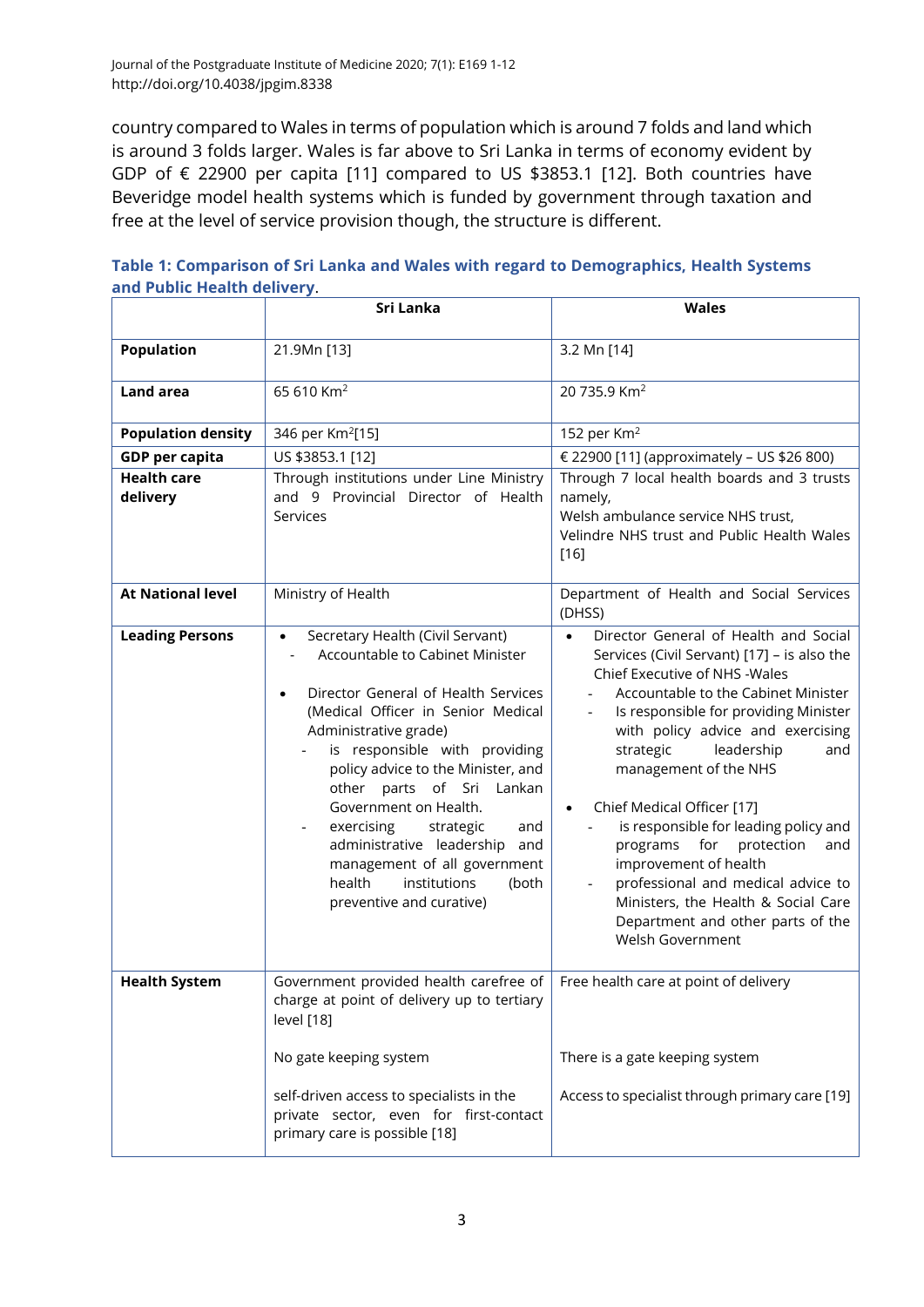## **Content**

In Wales, initially the content of policies was based on mitigation strategy and subsequently changed to suppression strategy [\[6\]](#page-8-5) whereas Sri Lanka using more strict measures and was more towards elimination strategy in the initial stage.

Sri Lanka started from March and maintained

- i. Ouarantine of foreign returnees at centers
- ii. Quarantine of contacts at quarantine centers or at home,
- iii. Contact tracing
- iv. Isolation and keeping all positive cases at health institutions specially identified to treat COVID patients to prevent transmission
- v. Testing offered for symptomatic, contacts, foreign returnees which was initiated by health personnel
- vi. National lockdown with strict movement restrictions followed by local area isolations based on case load
- vii. Advised to keep 1 meter distance
- viii. Face mask was essential to get out of your house

#### Wales

- i. Self-quarantine started from June for foreign returnees
- ii. Contacts were self-isolated
- iii. Contact tracing which was stopped with increase in case load in March and restored as Tract, Trace, Protect initiative from June
- iv. Only severe cases taken to hospital while positives were asked to self-isolate at home
- v. Testing for symptomatic/ frontline workers self initiated
- vi. National lockdown followed by county wise movement restrictions, followed by 2<sup>nd</sup> national firebreak lockdown and a third national lockdown
- vii. Advised to keep 2-meter distance
- viii. Wearing face masks were mandatory only in closed spaces and was put on place few months later

In the initial stages Sri Lanka was considered to have cluster transmission whereas Wales could not stop the community transmission. Sri Lanka has tackled asymptomatic patients by either quarantine of who were at risk of getting infected and isolation of asymptomatic patients. In Wales asymptomatic were hardly caught as testing was directed towards symptomatic. Thus, even during lockdowns asymptomatic carriers could do shopping for essentials and go out for exercise contributing to transmission.

Other difference was seen in the recommended distance to keep between persons which was 1-meter in Sri Lanka and 2-meters in Wales. Sri Lanka has adopted the minimum requirement while Wales adopted 2 meters in par with other European countries. Use of face mask was made mandatory in Sri Lanka even before WHO recommended it. Where both countries have adopted similar policies, the timing of policy decisions were different. Wales was late in implementing some of the policy responses.

In Wales policy response to COVID 19 was seen in all policies, which is a fundamental recommendation by WHO to achieve success, and thus confusion or frustration was minimal for the public. For example, there were provisions to prevent evictions during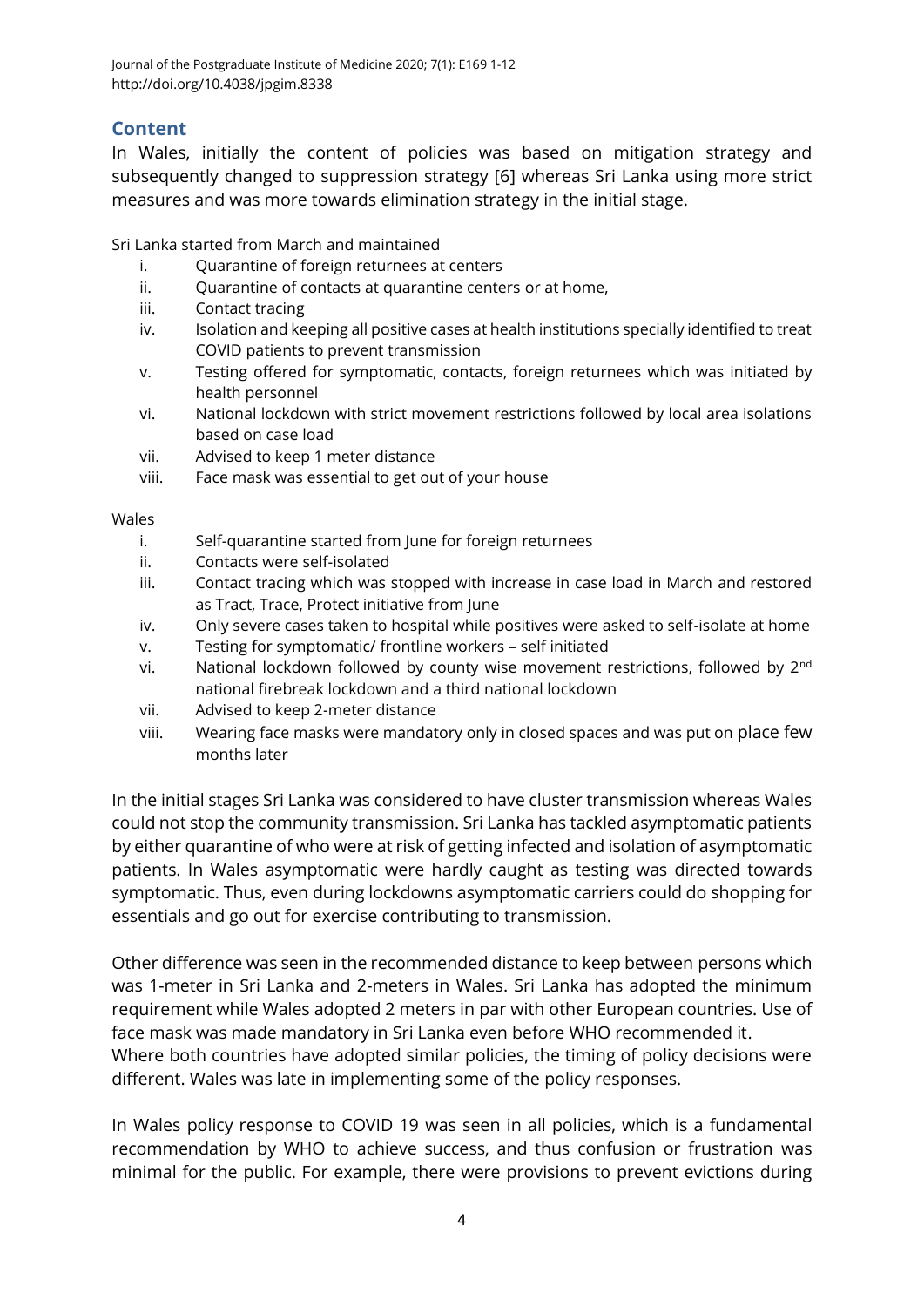lockdown, there was financial support for employers as well as employees including those who were self-employed. This seemed lacking in Sri Lankan setting except for provision of financial allowance worth of Rs 5000 for selected households. The health policies were in place, but they were not supplemented by the other sector policies compared to Wales

## **Context**

Policy context includes all environmental factors under which a policy is made and implemented. Various classifications for the policy context have been described [\[20\]](#page-10-0). Liu et al describes context factors at three levels of macro, meso and micro. Macrolevel context factors include political, economic, and social factors. Meso-level context factors include health system factors. Micro-level context factors refer to the implementation process of the policy responses. This categorization helps to analyse the potential roles that might have affected COVID policy response at macro, meso and micro levels.

### **Macro level**

Sri Lanka is an island in Indian Ocean, situated southwest to the Bay of Bengal. Being an island, it had the opportunity to control the borders though there was inevitable risk of severe economic implications [\[21\]](#page-10-1).Starting from self-quarantine of returnees from China, Wuhan in January Sri Lanka was scaling up the measures by imposing mandatory quarantine at quarantine centers for 14 days from 10<sup>th</sup> March for certain countries and from 19th March all arrivals to Sri Lanka were suspended as a border control measure. Repatriation flights were in place for compulsory travel and were subjected to 14 days quarantine at a center followed by further 14 days home quarantine under supervision of local health authorities and the police. According to Epidemiology unit of Sri Lanka 4% of total cases reported in 2020 were imported and majority detected while mandatory testing at the quarantine centers.

Wales's situation was more complicated due it's east boundary to England where the restrictions are different, and the boarder control was much more difficult without help of England. On the other hand, Welsh government / National Assembly's legislative power was limited as the power on listed issues were reserved with the UK government [\[22\]](#page-10-2). In Wales, travel restrictions were imposed from  $8<sup>th</sup>$  June 2020 for those who are from outside of the common travel area (UK, Ireland, the Channel Islands and the Isle of Man) within 10 days before arrival were asked to self-isolate for 10 days. A list of countries with exemptions were listed and updated [\[23\]](#page-10-3).

Sri Lanka has capitalized in their context by early, strictly controlled cross border restrictions at the  $1<sup>st</sup>$  six months of the year.

The fiscal capacity of the country affects policy responses. Both countries provide free health care thus, the government's ability to fund, affects the decisions. Wales was at an advantaged situation compared to Sri Lanka being a higher income country. In second half of the year with the increasing cases, Sri Lanka couldn't afford a national lockdown probably as a result of the economic situation and thus opted for local area isolations based on case numbers. In contrast, Wales was continuing the  $3<sup>rd</sup>$  national lockdown while supporting people who were affected. On the other hand, fiscal powers being with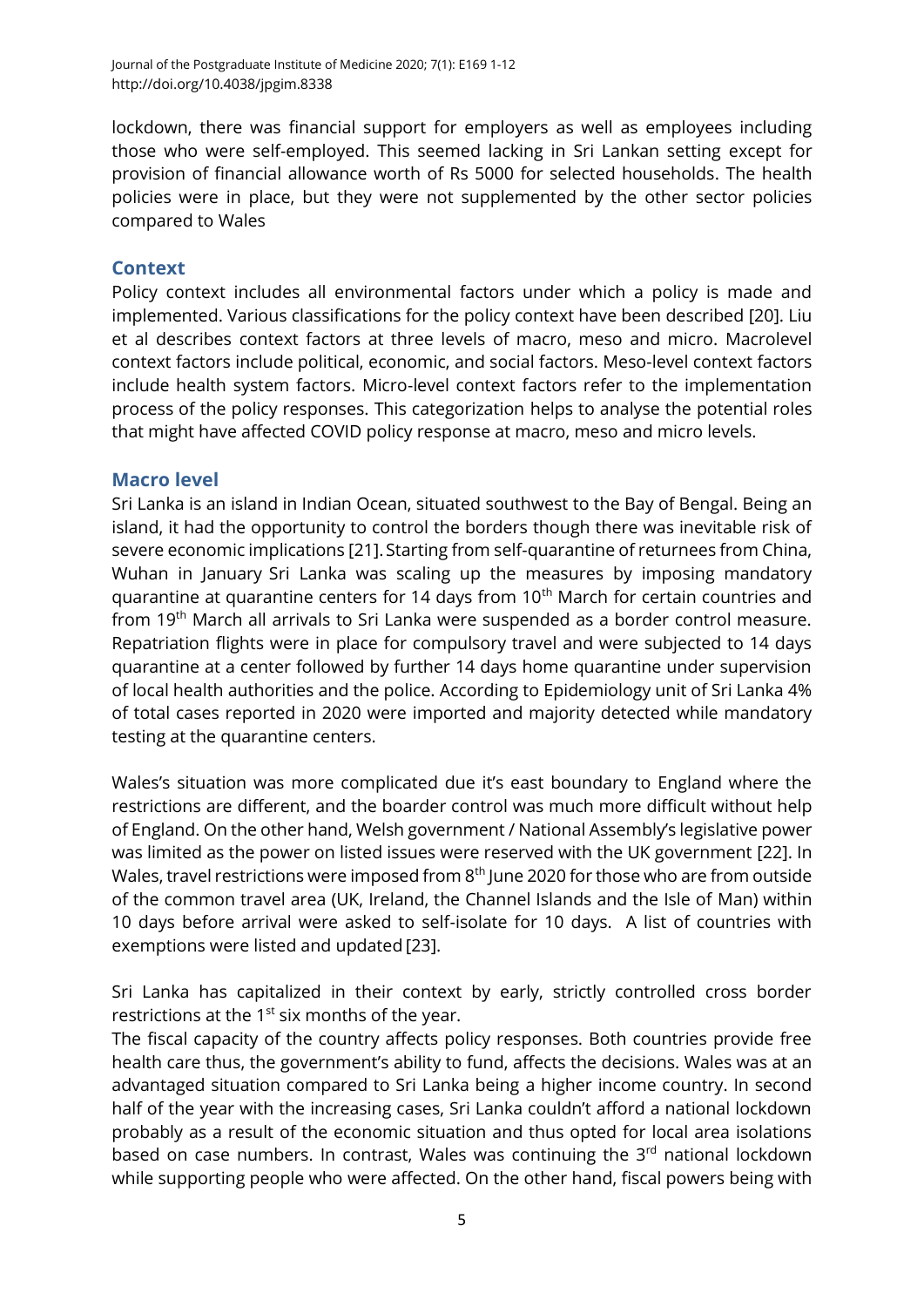the Westminster government constrains the Welsh ability to take decisions. Fire break lockdown could have been carried out for some time further if financial support was ensured by Westminster.

### **Meso level**

Unique public health system in Sri Lanka has let the policymakers to take quick and sustainable policies for containment of COVID -19. Medical Officer of Health (MOH) area is the smallest and well demarcated health administrative unit in Sri Lanka headed by a qualified medical officer who has undergone special public health training including communicable disease control activities. Public Health Inspectors (PHII) are field officers under MOH who carries out disease control activities. Technically there is universal coverage, there is a PHI/MOH responsible for each household and is not overlapping. Contact tracing, testing of high risk, quarantine, and coordination of positive cases for isolation and surveillance is being done using this system. Even with increased number of cases contact tracing and quarantine was maintained using this system with help from the police and military.

In Wales, a different public health system is in place. Public Health Wales in collaboration with seven health boards provides the preventive services. Communicable diseases being low priority compared to non-communicable diseases in the past, capacity to tract and trace all cases was limited in Wales. A similar position to PHI is found in form of environmental health officer. Tract, trace, protect initiative was put in place to close the gap and implemented by PHW and health boards. Use of technology, apps, and digital media to reach the population was pronounced in Wales in this regard while increase in manpower by deploying military and use of military intelligence services was seen in Sri Lanka.

### **Micro level**

Implementation of policy responses to control COVID 19 was placed at a higher priority level for both the countries. Emergency situation declaration by the leaders and seeing the direct effects in terms of morbidity and mortality have made it feel necessary to implement the responses.

The major difference seen between two countries in implementation was that in Wales the responsibility lies more on the citizens whereas in Sri Lanka it is more controlled by the officers or by policing. This difference can be due to the socio-cultural context of government believing in self-discipline of people in Wales.

### **Process**

Quarantine and Prevention of Disease Ordinance No 03 of 1897, one of the oldest legal enactments in Sri Lanka governs the legality for disease control activities [\[24\]](#page-10-4). While it covers specific diseases that have created pandemics in the past like plague, cholera and smallpox, it has provisions that can be used for any infectious disease. On 20<sup>th</sup> March 2020 using the power vested on Minister of Health by the Quarantine and Disease Prevention Ordinance, COVID 19 was declared a quarantinable disease in Sri Lanka.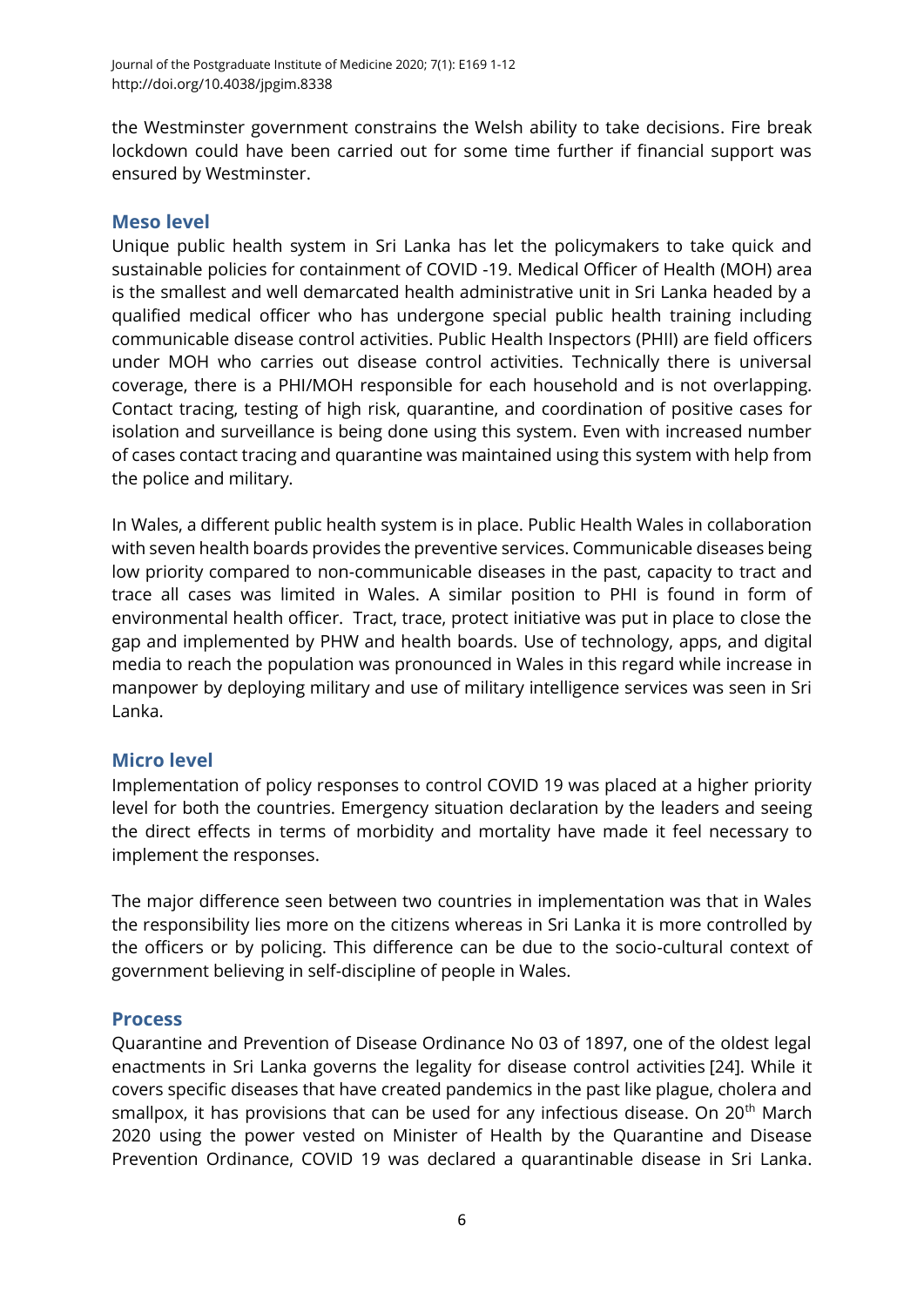People those who refuse or do not abide the regulations can be convicted and punished with fine, imprisonment or both.

The Authority for implementation of the legislation is Director General of Health Services (DGHS) and in the early stages of the pandemic the powers were delegated to Medical Officer of Health (MOH) and Public Health Inspectors (PHI) to carry out prevention and control activities. Later, Police force were delegated powers to work with the field officers. DGHS declared entire Sri Lanka as a diseased locality on 18<sup>th</sup> March and this allowed restriction of movements. A national lockdown in form of "Curfew" was imposed. Isolation of asymptomatic diseased as well as quarantine of contact were carried out based on the provisions given.

Corona virus act 2020, provides emergency powers to United Kingdom (UK) including Wales for disease control activities as well as social protection [\[25\]](#page-10-5). Prevention of evictions and financial support for those who were affected during the emergency were provided based on this act. This act was time limiting for 2 years. Declaration of threat to public health by corona virus was done by first minister on 29<sup>th</sup> of March 2020 under the act.

Protection of humans from infection was covered under Health Protection legislation in Wales which was updated in 2010. Welsh assembly has the powers to prepare regulations on this regard which enabled by the Public Health (Control of Disease) Act 1984 and Health and social care act 2008 [\[26\]](#page-10-6). Based on these, regulations were made to add COVID 19 to notifiable diseases and SARS-CoV 2 to the causative agents which came into force from  $6<sup>th</sup>$  March 2020 [\[27\]](#page-10-7).

Health Protection (Coronavirus Restrictions) (No 5) (Wales) Regulations 2020 was the main regulation on restrictions imposed. Since March there have been several amendments as well as revoked regulations based on the risk situation of the country to impose lockdown, local restrictions, travel restrictions and alert levels etc. Travel and quarantine regulations were also based on the health protection legislation.

Both Wales and Sri Lanka have had powers to bring enactments for communicable disease control activities, but the time taken to bring such enactments was longer in Wales. Reasons for initial delay was partially due to waiting for UK government decisions; though, Wales had devolved powers on health. The other reason was that UK lacked backing of emergency powers till passing of corona virus act 2020 to implement the policy decisions.

## **Actors**

Sri Lankan president established a presidential task force headed by the president on 26<sup>th</sup> January 2020, perceiving the risk of epidemic, a time there was no single case reported. This shows that COVID 19 response was placed high on political agenda. On the other hand, UK government was blamed for slow and insufficient response at the initial stages. Though Wales had devolved powers along with Ireland and Scotland to have Public Health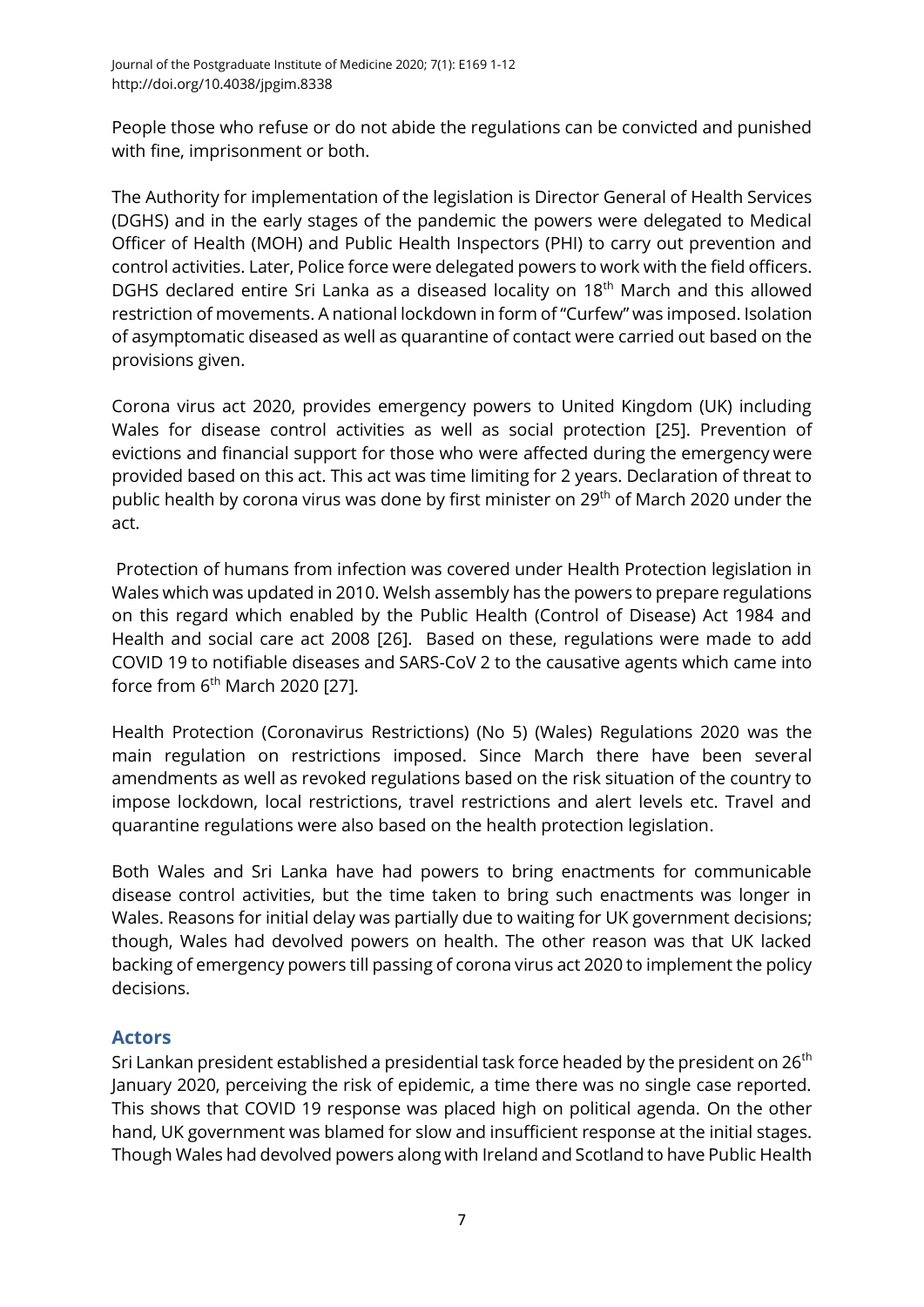regulations, Wales waited for UK government to take decisions at initial stages. As the pandemic evolved Welsh chief minister took the decisions for Wales.

Coordination between leaders were in the form of Cobra meetings for collective decisions, while four chief medical officers were working closely to take decisions.

In Sri Lanka Health Ministry officials, experts in relevant fields, police and military representations were included in the presidential task force. Thus, intersectoral collaborations and working together was allowed. In Wales, a similar body, an executive committee was created among senior officials to handle COVID – 19 related works [\[28\]](#page-10-8). Emergency Control Centre (Wales) (ECC(W)) coordinates where multiagency – approach is needed. ECC(W) works closely with Welsh Strategic Co-ordinating Groups (SCGs) which include the police, fire and rescue services, transport authorities and the military. Similar types of stakeholders were involved in action to control COVID -19 for both countries.

COVID -19 was an issue that high technical knowledge was needed therefore experts need to play a major role in policymaking. Chief Scientific Advisor (CSA) and Chief Medical Officer (CMO) advise the policymakers in Wales. In addition, the decisions from Westminster were in consultation with Scientific Advisory Group for Emergencies (SAGE). Experts outside, including academics, other governmental organizations who does not participate in advising the policymakers has contributed by providing arguments, collecting evidence and informing the government, e.g., Horizon Scan Report by WHO collaborative center.

In Sri Lanka Advisory Committee for Communicable Diseases (ACCD) is responsible for advising on communicable disease prevention [\[29\]](#page-10-9). Professional bodies like Collage of Community Physicians of Sri Lanka (CCPSL) have prepared collections of evidence, Position papers to inform the government. Health related trade unions have influenced on policy making in Sri Lanka, government medical officers union was one such union that shared their opinion on policy response. Even in Wales Teacher's union was acting against reopening of schools which government had to consider.

How the public was responding to the implemented policies was one of the key drives that has decide the success of policies. Sri Lanka went into a strict type of a lockdown quickly in form of "curfew" which didn't allow people to move even for buying essentials and exercising compared to that of the lockdown in Wales. Only the people who were in essential service with their identity card or special permission letter by police and people who were seeking health were allowed to travel outside their home premises. Majority abide by the restrictions thus it was ended up with no cases reporting for months from the community showing the success of policy in controlling the 1<sup>st</sup> wave.

Initial response from the public in Sri Lanka was positive in fact there were citizen movements requesting for lockdown. There were even supportive networks to provide essential items at doorstep level. With the time there were misuse of the provisions given for travel and government had to use police to control. In Wales, public was following the government instructions better compared to Sri Lanka even though there were incidents of breaking rules, issuing of warning, and fining reported.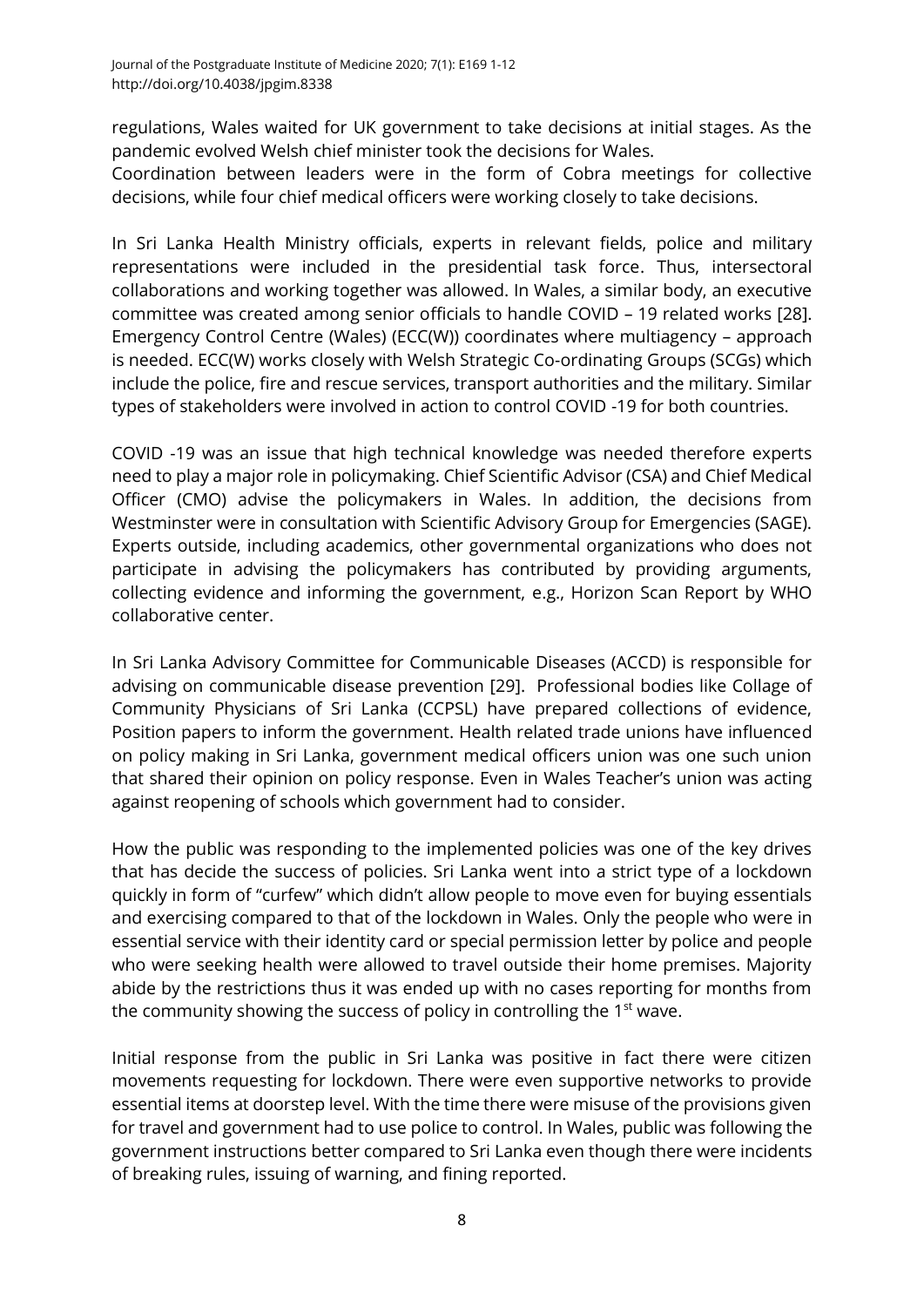## **Discussion**

Success of the policy responses to COVID 19 were based on various factors. Policy analysis frameworks help to understand how these factors affects policy.

Content of the policies used by both countries were similar, but timing wise Sri Lanka has used them early in the pandemic. Being an island and sovereignty has placed Sri Lanka in a better position to take decisions compared to Wales, which is boarded by England and some powers vested at Westminster Parliament. Well established public health delivery system in Sri Lanka warranted early implementation of the response activities whereas Wales had to develop systems to implement policies.

Economic stability, in Wales was far ahead of Sri Lanka, which allowed further national lockdowns. Initial delays in policy process have made Wales to work hard to control community transmission while Sri Lanka losing its grip later in the year contributed by many factors.

While experts play a considerable role in informing the evidence to the policy making bodies, COVID has been placed in high priority political agenda item for both countries like rest of the world. The most important actors for success of policy implementation, the public has showed a positive response initially and seems their coping capacity was losing due to restrictions placed for longer duration and normalization of the initial fear for disease.

## **Conclusions**

Both countries, Sri Lanka and Wales have their own strengths and weaknesses in agenda setting, policy formulation and implementation of health policy to mitigate COVID 19.

## **References**

- <span id="page-8-0"></span>1. Zheng J. SARS-CoV-2: An Emerging Coronavirus that Causes a Global Threat. Int J Biol Sci. 2020 Mar 15;16(10):1678-1685. doi: 10.7150/ijbs.45053. PMID: 32226285; PMCID: PMC7098030.
- <span id="page-8-1"></span>2. World Health Organization. WHO Conrona virus (COVID 19) dashboard [internet]. Geneva, Switzerland. WHO [updated 29.12.2020; retrieved on 29.12.2020] available from <https://covid19.who.int/>
- <span id="page-8-2"></span>3. WHO Press briefing on COVID 19 [internet]. 28.12.2020. Geneva, Switzerland. accessed fro[m https://www.who.int/emergencies/diseases/novel-coronavirus-2019/media](https://www.who.int/emergencies/diseases/novel-coronavirus-2019/media-resources/press-briefings%2028th%20December%202020)[resources/press-briefings 28th December 2020](https://www.who.int/emergencies/diseases/novel-coronavirus-2019/media-resources/press-briefings%2028th%20December%202020)
- <span id="page-8-3"></span>4. Kavaliunas A, Ocaya P, Mumper J, Lindfeldt I, Kyhlstedt M. Swedish policy analysis for Covid-19. Health Policy and Technology [Internet]. 2020 August 29 [cited 2021 Jan. 08]; 9 (2020): 598-612. https://doi.org/10.1016/j.hlpt.2020.08.009
- <span id="page-8-4"></span>5. Imperial Collage COVID 19 response team. Report 9 - Impact of non-pharmaceutical interventions (NPIs) to reduce COVID-19 mortality and healthcare demand. Collaborating Centre for Infectious Disease Modelling; MRC Centre for Global Infectious Disease Analysis; Abdul Latif Jameel Institute for Disease and Emergency Analytics; Imperial College London, UK 16th March 2020 DOI:<https://doi.org/10.25561/77482>
- <span id="page-8-5"></span>6. Baker MG, Wilson N, Blakely T. Elimination could be the optimal response strategy for covid-19 and other emerging pandemic diseases. BMJ [Internet] 2020 December 22 [cited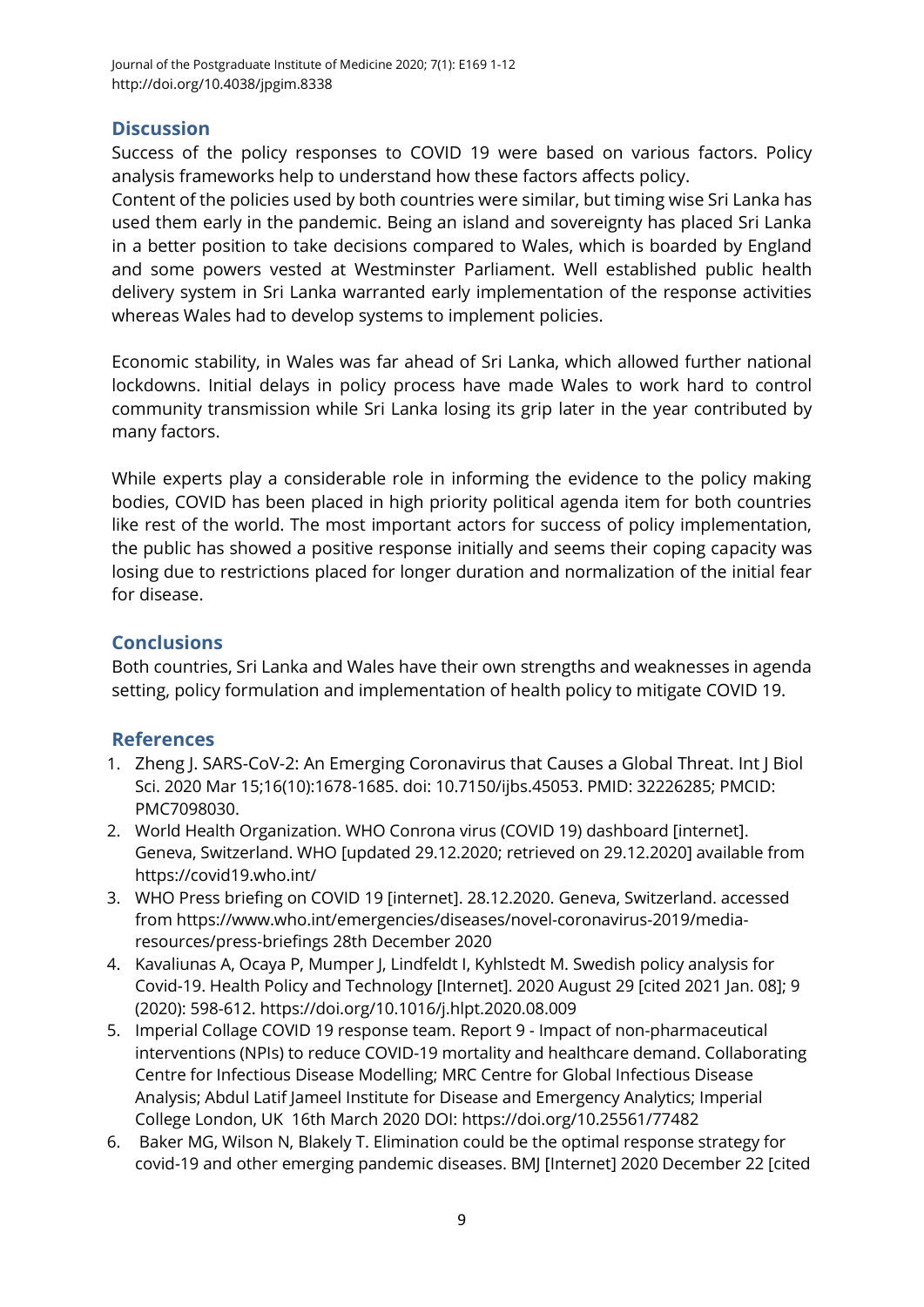on 2020 December 2020]. 2020;371 Cite this as: BMJ 2020;371:m4907 <http://dx.doi.org/10.1136/bmj.m4907>

- <span id="page-9-0"></span>7. Bennett B, Carney T. Planning for Pandemics: Lessons From the Past Decade. J Bioeth Inq. 2015 Sep;12(3):419-28. doi: 10.1007/s11673-014-9555-y. Epub 2014 Jul 8. PMID: 25000924; PMCID: PMC7089178.
- <span id="page-9-1"></span>8. Colfer B. Public policy responses to COVID-19 in Europe. Eur Policy Anal. 2020;6:126–137. <https://doi.org/10.1002/epa2.1097>
- <span id="page-9-2"></span>9. Malandrino A, Demichelis E. Conflict in decision making and variation in public administration outcomes in Italy during the COVID-19 crisis. Eur Policy Anal. 2020;6:138– 146.<https://doi.org/10.1002/epa2.1093>
- <span id="page-9-3"></span>10. Walt G, Gilson L. Reforming the health sector in developing countries: the central role of policy analysis. Health Policy and Planning, 1994; 4 9, 353-370. Available <https://academic.oup.com/heapol/article/9/4/353/649125>
- <span id="page-9-4"></span>11. European Commission. Internal Market, Industry, Entrepreneurship and SMEs: Regional innovation monitor plus: Wales: Economy. European Commission, Belgium [Cited 2021 Jan. 08] available from [https://ec.europa.eu/growth/tools-databases/regional-innovation](https://ec.europa.eu/growth/tools-databases/regional-innovation-monitor/base-profile/wales)[monitor/base-profile/wales](https://ec.europa.eu/growth/tools-databases/regional-innovation-monitor/base-profile/wales)
- <span id="page-9-5"></span>12. World Bank Group. GDP per capita (current US\$) - Sri Lanka World Bank national accounts data, and OECD National Accounts data files. [Internet] World Bank [Cited 2021 Jan. 08]. Available from

```
https://data.worldbank.org/indicator/NY.GDP.PCAP.CD?locations=LK
```
- <span id="page-9-6"></span>13. Department of census and statistics. Vital statistics: Estimates on Mid-year Population 2015 – 2020. "Sankayana Mandiraya", No. 306/71, Polduwa Road, Battaramulla. Department of Census and Statistics. [ Accessed 2020 Dec. 28] Available at <http://www.statistics.gov.lk/Population/StaticalInformation/VitalStatistics>
- <span id="page-9-7"></span>14. Stat Wales. Population estimates by local authority and year [Internet] Statistics for Wales. Office for national statistics. [Accessed 2020 Dec.28] Available at [https://statswales.gov.wales/Catalogue/Population-and-](https://statswales.gov.wales/Catalogue/Population-and-Migration/Population/Estimates/Local-Authority/populationestimates-by-localauthority-year)[Migration/Population/Estimates/Local-Authority/populationestimates-by-localauthority](https://statswales.gov.wales/Catalogue/Population-and-Migration/Population/Estimates/Local-Authority/populationestimates-by-localauthority-year)[year](https://statswales.gov.wales/Catalogue/Population-and-Migration/Population/Estimates/Local-Authority/populationestimates-by-localauthority-year)
- <span id="page-9-8"></span>15. Medical Statistics Unit. Annual Health Bulletin 2018. 385, Rev. Baddegama Wimalawansa Thero Mawatha, Colombo 10. Ministry of Health, Sri Lanka. [cited 2020 Dec. 28] Available at

[http://www.health.gov.lk/moh\\_final/english/public/elfinder/files/publications/AHB/2020/](http://www.health.gov.lk/moh_final/english/public/elfinder/files/publications/AHB/2020/AHB_2018.pdf) [AHB\\_2018.pdf](http://www.health.gov.lk/moh_final/english/public/elfinder/files/publications/AHB/2020/AHB_2018.pdf)

- <span id="page-9-9"></span>16. NHS Wales. Health in Wales: Structure. NHS Wales, Cathays Park, Cardiff, CF10 3NQ. Wales. [cited 2020 Dec. 28] Available at <http://www.wales.nhs.uk/nhswalesaboutus/structure>
- <span id="page-9-10"></span>17. NHS Wales. Health in Wales: NHS Wales about us. NHS Wales [cited 2020 Dec. 28] Available at<http://www.wales.nhs.uk/nhswalesaboutus>
- <span id="page-9-11"></span>18. Perera A, Perera H S R. Primary Health Care Systems (PRIMASYS): Case study from Sri Lanka. Geneva: World Health Organization. 2017 [cited on 2020 Dec.28] Available at [https://www.who.int/alliance-hpsr/projects/alliancehpsr\\_srilankaprimasys.pdf?ua=1](https://www.who.int/alliance-hpsr/projects/alliancehpsr_srilankaprimasys.pdf?ua=1)
- <span id="page-9-12"></span>19. Sripa P, Heyhoe B, Garg P, Majeed A, Greenfield G. Impact of GP gatekeeping on quality of care, and health outcomes, use, and expenditure: a systematic review. British Journal of General Practice. May 2019. e294 – e302 [cited 2020 Dec. 28] Available at <https://bjgp.org/content/bjgp/69/682/e294.full.pdf>